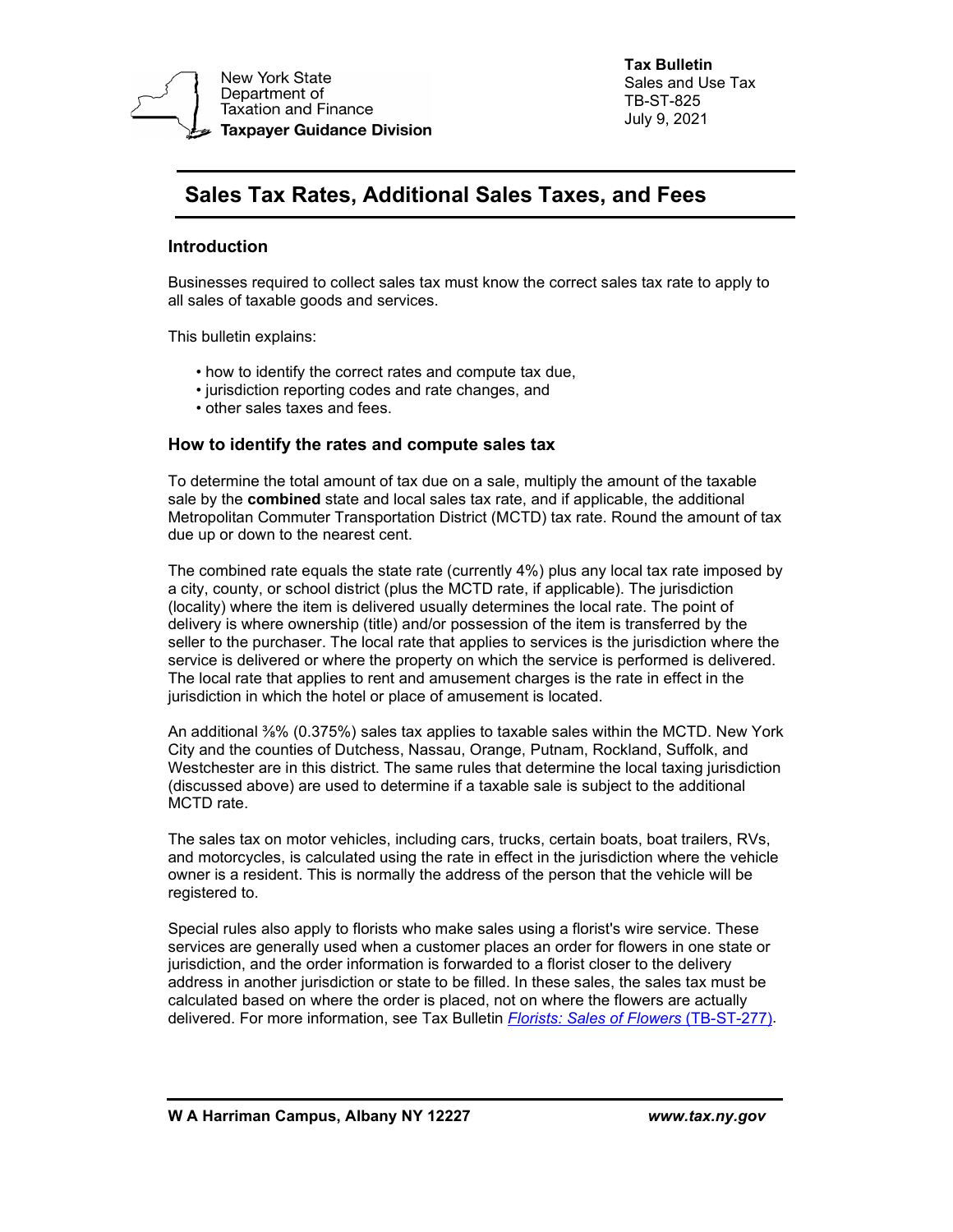*Example: Taxpayer A lives in Saratoga County and travels to a mall located in Albany County to purchase a new television. The sales tax due is based on the combined state and local rate in effect in Albany County because that is where Taxpayer A took ownership and possession of the television, even though the television will be used in Taxpayer A's home in Saratoga County.* 

 *Example: Taxpayer B lives in Dutchess County but works in White Plains in Westchester County. At lunchtime, they bring their car to a shop near work to have the oil changed. Sales tax will be collected at the combined state, Westchester County, City of White Plains, and MCTD rates because those are the combined rates in effect where they took possession of the car on which the maintenance service was performed. If the repair shop delivered the car to them in Dutchess County, then the Dutchess County rate would have applied instead of the Westchester County and White Plains rates. The MCTD rate would still apply since Dutchess County is in the MCTD*.

*Example: Taxpayer C shops online and orders a new tea pot from an Internet retailer. The tea pot will be delivered to their home in Erie County. Taxpayer C's purchase will be subject to sales tax at the combined state and Erie County rate since the tea pot is being delivered to them there.* 

You can use two resources to find the correct combined state and local sales tax rates:

- the online *[Jurisdiction/Rate Lookup by Address](http://www8.tax.ny.gov/JRLA/jrlaStart)*, or
- [Publication 718](http://www.tax.ny.gov/pdf/publications/sales/pub718.pdf), *New York State Sales and Use Tax Rates by Jurisdiction,* along with the other relevant [publications](https://www.tax.ny.gov/pubs_and_bulls/publications/sales/rates_by_local_jurisdiction.htm) in the 718 series.

We provide these resources as a convenience to help with the collection of sales tax. However, it is your responsibility as a business required to collect tax to make sure that the tax rate and jurisdiction reporting code are correct when collecting, reporting, and remitting sales tax.

See also Tax Bulletin *[Taxable Receipt](http://www.tax.ny.gov/pubs_and_bulls/tg_bulletins/st/taxable_receipt.htm)* (TB-ST-860) for more information on the computation of sales tax due.

#### **Jurisdiction reporting codes and rate changes**

When you file your sales and use tax returns, you must report the sales tax collected for each jurisdiction separately. The Tax Department has assigned a specific reporting code for tax due for each local jurisdiction, which allows for proper accounting of the tax collected. As long as you use *[Sales Tax Web File](http://www.tax.ny.gov/bus/st/stmp.htm)* or use the [sales tax returns a](http://www.tax.ny.gov/forms/sales_cur_forms.htm)vailable from the Tax Department for the reporting period you are filing, the correct codes and rates will be provided to you.

You can learn about rate changes in a few different ways:

[Subscription service](http://www.tax.ny.gov/help/subscribe.htm) - We encourage you to register to receive e-mail notifications recently updated Web content and publications that list sales tax rates for localities. related to sales tax, including rate changes. These e-mail notifications include links to

 [Locality rate change notifications](https://www.tax.ny.gov/forms/locality_rate_changes.htm) - If you are registered for sales tax purposes, we will notify you of any sales tax rate change for any locality where you recently reported sales tax or compensating use tax on your sales tax return. The notification will include a brief announcement of the change, and will include references to notices, publications, and memoranda (available on our Web site) that provide detailed information on the change. The locality rate change notification will contain a detailed explanation of the change in a local rate, the effective date of the change, any special instructions or changes for collecting the tax at the new rate, and any changes in reporting requirements.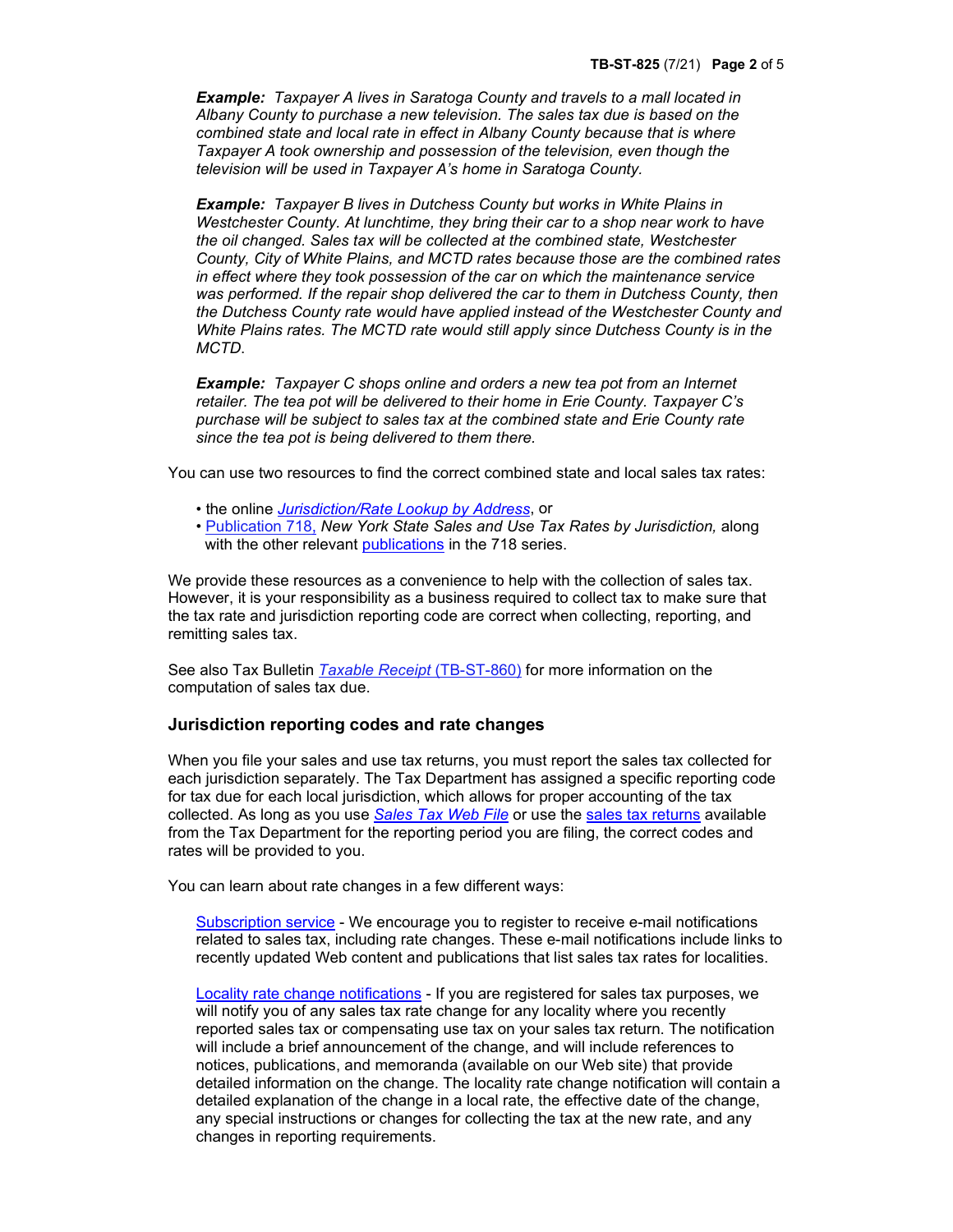[Sales tax form instructions -](http://www.tax.ny.gov/forms/sales_cur_forms.htm) A reminder about rate changes occurring during the sales tax quarter is included in the instructions for your sales tax returns and schedules.

[Sales tax rate publications](http://www.tax.ny.gov/pubs_and_bulls/publications/sales_pubs.htm) –Publications that include listings of the sales tax rates by jurisdiction are on the sales tax publications page of our Web site.

#### **Other sales taxes and fees**

Certain businesses may be required to collect one or more of the additional sales and use taxes and fees described below. These taxes and fees must be collected and remitted in the same manner as the state and local sales taxes. The sales tax returns and schedules have designated lines and reporting codes for you to report the additional sales taxes and fees separately.

#### **Passenger car rentals - statewide special tax**

 passenger car rented within New York State, or rented outside New York State for use within New York State. *Short-term rental* means any rental for less than one year. See  [TSB-M-09\(1\)S,](https://www.tax.ny.gov/pdf/memos/sales/m09_1s.pdf) *Increase in the Special Tax on the Rental of Passenger Cars*. There is an additional 6% state-only sales or use tax on the short-term rental of a

#### **Passenger car rentals - special supplemental tax**

In addition to the statewide 6% passenger car rental tax, there is a 6% special supplemental tax on all passenger car rentals. See [TSB-M-19\(1\)S,](http://www.tax.ny.gov/pdf/memos/sales/m19-1s.pdf) *Summary of Sales and Use Tax Budget Legislation Enacted in 2019*, and [TSB-M-09\(6\)S,](http://www.tax.ny.gov/pdf/memos/sales/m09_6s.pdf) *Special Supplemental Tax on the Rental of Passenger Cars Within the Metropolitan Commuter Transportation District.* 

### **Entertainment and information services provided by telecommunications service**

An additional 5% sales tax is imposed on entertainment and information services provided by telecommunications service that are received by the customer in an exclusively aural manner (for example, 800 or 900 telephone number services). See N-93[-20,](http://www.tax.ny.gov/pdf/notices/n93_20.pdf) *Increase in Tax Rate Applicable to Entertainment and Information Services Provided by Means of Telephony and Telegraphy.* 

#### **Vapor products**

A 20% supplemental sales tax is imposed on retail sales of vapor products sold in New York. Any business that intends to sell vapor products must be registered as a vapor products dealer before making sales of these products. For more information, see [TSB-M-](http://www.tax.ny.gov/pdf/memos/sales/m19-3s.pdf)19(3)S, *Vapor Products Dealer Registration and Filing Requirements.* 

## **Parking services sold in New York City**

 Charges for parking services in New York City are subject to the 4% state tax, the 6% New York City local tax, and the ⅜% Metropolitan Commuter Transportation District (MCTD) tax (for a combined state and local rate of  $10\frac{3}{8}\%$ ).

 Eligibility rules and the application to apply for the exemption from the additional 8% The borough of Manhattan has an additional 8% parking tax that applies unless the purchaser is a certified exempt resident (for a combined state and local rate of 18⅜%). parking tax can be found at *[www.nyc.gov](http://www.nyc.gov/)*.

 information. See Tax Bulletin *[Parking Services in New York City](http://www.tax.ny.gov/pubs_and_bulls/tg_bulletins/st/parking-nyc.htm)* (TB-ST-679) for additional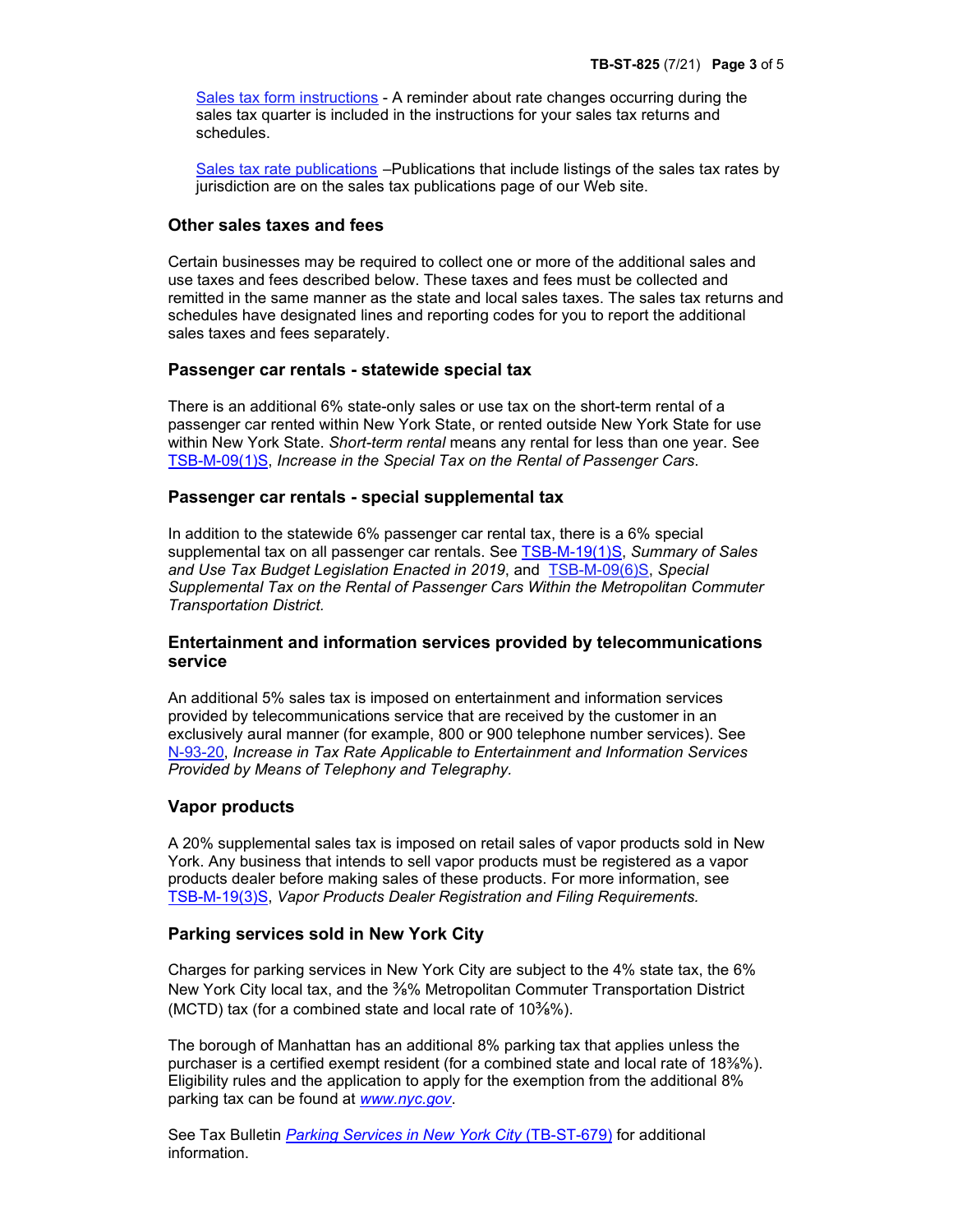## **Fee on hotel occupancy in New York City**

 amount of \$1.50 per unit per day applies to hotels located in New York City. These fees  *Fee on Hotel Occupancy in New York City,* for additional information on the hotel unit fee, In addition to the state and local sales taxes on hotel occupancy, a hotel unit fee in the are reported on [Schedule N](http://www.tax.ny.gov/e-services/stmi/sch_n.htm), *Selected Services in New York City*. See [TSB-M-05\(2\)S,](http://www.tax.ny.gov/pdf/memos/sales/m05_2s.pdf) and for the definition of a *unit in a hotel*.

## **Paper carryout bag reduction fee**

 personal property in a locality that imposes the paper bag fee must charge the fee for each paper carryout bag provided to a customer, even if the vendor does not sell any The New York State Bag Waste Reduction Act authorizes counties and cities to impose a five-cent paper carryout bag reduction fee on paper carryout bags that sales tax vendors of tangible personal property provide to customers. Sales tax vendors that sell tangible tangible personal property or a service to the customer. For a current listing of the localities that enacted the fee, see [Publication 718](http://www.tax.ny.gov/pdf/publications/sales/pub718b.pdf)-B, *Paper Carryout Bag Reduction Fee.* The fee is reported on [Schedule E,](http://www.tax.ny.gov/e-services/stmi/sch-e.htm) *Paper Carryout Bag Reduction Fee*.

#### **Sales taxes imposed by certain school districts**

 Certain school districts in New York State impose sales tax on utilities and utility services. A school district's utility tax is in addition to the tax imposed by the state and by the county and/or city in which the school district is located. You can look up the combined tax rate on utility services sold in a school district by entering the delivery address of the utility or utility service in our online *[Jurisdiction/Rate Lookup by Address](http://www8.tax.ny.gov/JRLA/jrlaStart)*.

When you enter the address, you'll find a description of the applicable utility or utility service. These services fall into three categories:

- residential energy sources and services,
- nonresidential energy sources and services, and
- telecommunications services.

 The school districts that impose these taxes, and the applicable tax rates, are listed on [Schedule B,](http://www.tax.ny.gov/e-services/stmi/sch_b.htm) *Taxes on Utilities and Heating Fuels*, and [Schedule T,](http://www.tax.ny.gov/e-services/stmi/sch_t.htm) *Taxes on Telephone Services*.

See also Tax Bulletin *[Residential Energy Sources and Services](http://www.tax.ny.gov/pubs_and_bulls/tg_bulletins/st/residential_energy.htm)* (TB-ST-775)*.* 

#### **New York City taxes on certain services**

 New York City imposes local sales tax on certain services performed or delivered in New York City, including:

- credit-rating and credit-reporting services;
- beautician, barbering, and hair restoring;
- tanning;
- manicures and pedicures;
- electrolysis; and
- massage services and services provided by weight control and health salons, gymnasiums, Turkish and sauna baths and similar establishments.

For more information about these taxable services, see Tax Bulletins:

- *[Miscellaneous Personal Services and Related Sales in New York City](http://www.tax.ny.gov/pubs_and_bulls/tg_bulletins/st/nyc_personal_services.htm)* (TB-ST-575),
- *[Beauty Salons, Barber Shops, and Hair Restoration Services](http://www.tax.ny.gov/pubs_and_bulls/tg_bulletins/st/beauty_salons_barbers.htm)* (TB-ST-60),
- *[Hair Removal Services](http://www.tax.ny.gov/pubs_and_bulls/tg_bulletins/st/hair_removal.htm)* (TB-ST-326),
- *[Health and Fitness Clubs](http://www.tax.ny.gov/pubs_and_bulls/tg_bulletins/st/health_and_fitness_clubs.htm)* (TB-ST-329),